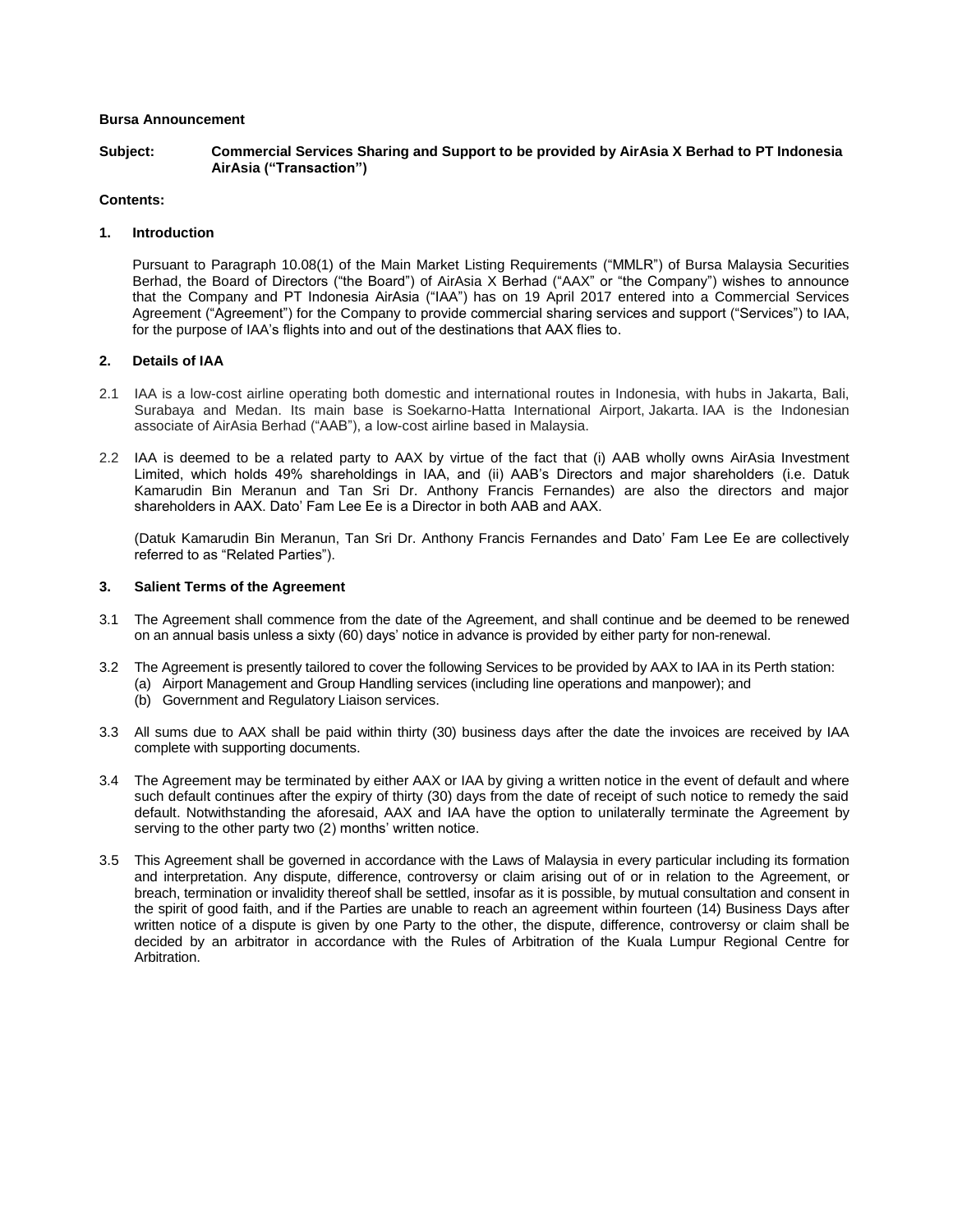# **4. Financial Effect of the Agreement**

The Agreement will not create material financial impact in the current financial year nor will it have any effect on the share capital and substantial shareholders' shareholdings of the Company. It is not expected to have material effect on the net assets per share, earnings per share and gearing of the Company for the financial year ending in 31 December 2017.

# **5. Basis of Consideration**

The contract price of RM25,000 is an estimated value derived based on the expense chargebacks in accordance with the current arrangement for Perth station as set out in the Agreement.

### **6. Financial Risks**

The financial risks associated with the Agreement are expected to be minimal as the risks are limited to the total consideration as stated in Section 5 above.

# **7. Rationale for the Transaction**

- 7.1 In order to facilitate IAA's operational requirements in the AAX stations that it flies to or plans to fly to, IAA will require operational assistance from AAX through its employees, office premise(s) and other applicable facilities (as the case may be) to be provided by AAX in the said stations.
- 7.2 As the Agreement is entered into on the basis of the sharing of resources and costs between AAX and IAA, AAX will reduce its operations cost at each of the stations that IAA flies to or intends to fly to by executing the Agreement with IAA.

### **8. Directors' and Major Shareholders' Interests**

The Related Parties are deemed interested in the Agreement and they have abstained from all management and Board of Directors' deliberations in respect of the Agreement. The Related Parties' direct and indirect shareholdings in the Company as at 19 April 2017 are as set out in the table below:

|                                                 | <b>Direct</b>           |       | <b>Indirect</b>      |        |
|-------------------------------------------------|-------------------------|-------|----------------------|--------|
|                                                 | No. of<br><b>Shares</b> | %     | <b>No. of Shares</b> | %      |
| Tan Sri Dr. Anthony<br><b>Francis Fernandes</b> | 87,303,728              | 2.105 | 1,163,602,394 *      | 28.051 |
| Datuk Kamarudin Bin<br>Meranun                  | 337,702,739             | 8.141 | 1,163,602,394 *      | 28.051 |
| Dato' Fam Lee Ee                                | Nil                     | Nil   | Nil                  | Nil    |

#### *Note:*

*\* deemed interested by virtue of Section 8 of the Companies Act, 2016 through a shareholding of more than 20% in AAB and Tune Group Sdn. Bhd*.

Save as disclosed, no other directors and/or major shareholders of the Company and/or person connected with them have any interest, whether directly or indirectly in the Agreement.

#### **9. Audit Committee's Opinion**

The Audit Committee having considered all the relevant factors in respect of the Agreement is of the opinion that entering into the Agreement is in the best interest of the Company as the Transaction in entered under fair, reasonable and on normal commercial terms which are not detrimental to the interest of the minority shareholders.